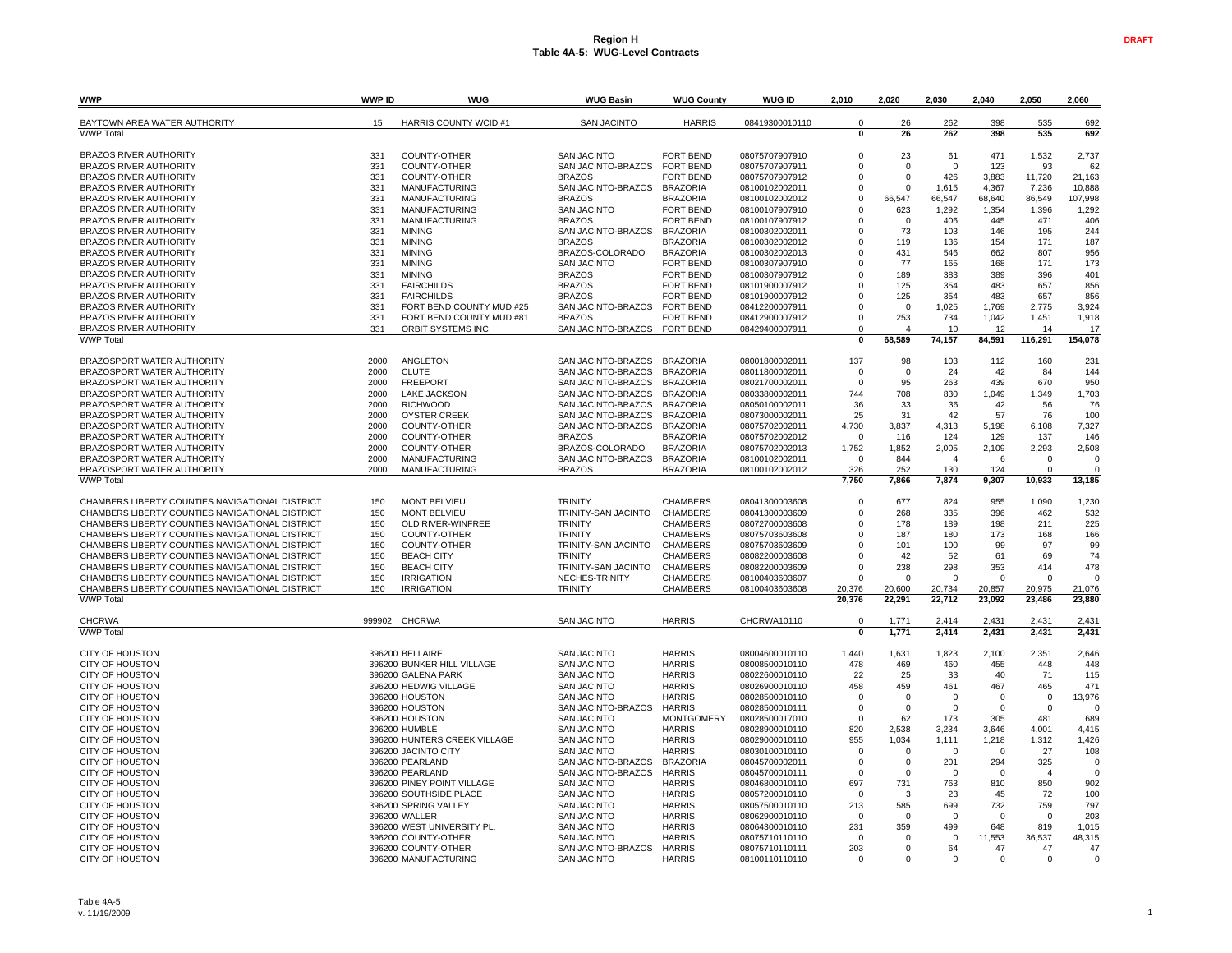| <b>WWP</b>                                               | <b>WWP ID</b> | <b>WUG</b>                                                                      | <b>WUG Basin</b>                         | <b>WUG County</b>                    | <b>WUG ID</b>                    | 2.010           | 2.020              | 2.030        | 2.040          | 2.050        | 2.060          |
|----------------------------------------------------------|---------------|---------------------------------------------------------------------------------|------------------------------------------|--------------------------------------|----------------------------------|-----------------|--------------------|--------------|----------------|--------------|----------------|
| CITY OF HOUSTON                                          |               | 396200 MANUFACTURING                                                            | SAN JACINTO-BRAZOS                       | <b>HARRIS</b>                        | 08100110110111                   | 4,487           | 8,862              | 12,609       | 25,460         | 26,655       | 25,261         |
| <b>CITY OF HOUSTON</b>                                   |               | 396200 STEAM ELECTRIC POWER                                                     | <b>SAN JACINTO</b>                       | <b>HARRIS</b>                        | 08100210110110                   | $\Omega$        | 5,957              | 9,395        | 18,448         | 22,936       | 26,650         |
| <b>CITY OF HOUSTON</b>                                   |               | 396200 STEAM ELECTRIC POWER                                                     | SAN JACINTO-BRAZOS                       | <b>HARRIS</b>                        | 08100210110111                   | 400             | 1,239              | 1,449        | 2,787          | 2,964        | 2,812          |
| CITY OF HOUSTON                                          |               | 396200 MINING                                                                   | <b>SAN JACINTO</b>                       | <b>HARRIS</b>                        | 08100310110110                   | 140             | 274                | 358          | 455            | 546          | 629            |
| CITY OF HOUSTON                                          |               | 396200 MINING                                                                   | SAN JACINTO-BRAZOS                       | <b>HARRIS</b>                        | 08100310110111                   | 3               | 5                  | -7           | 9              | 10           | 12             |
| CITY OF HOUSTON                                          |               | 396200 IRRIGATION                                                               | <b>TRINITY</b>                           | LIBERTY                              | 08100414614608                   | $\Omega$        | 0                  | $\Omega$     | $\Omega$       | $\Omega$     | $\Omega$       |
| CITY OF HOUSTON                                          |               | 396200 IRRIGATION                                                               | TRINITY-SAN JACINTO                      | LIBERTY                              | 08100414614609                   | 6,657           | 6,697              | 6,732        | 6,767          | 6,805        | 5,742          |
| CITY OF HOUSTON                                          |               | 396200 HILSHIRE VILLAGE                                                         | <b>SAN JACINTO</b>                       | <b>HARRIS</b>                        | 08102500010110                   | $^{\circ}$      | 5                  | 21           | 19             | 19           | 19             |
| <b>CITY OF HOUSTON</b><br><b>CITY OF HOUSTON</b>         |               | 396200 BLUE BELL MANOR UTILITY COMPAN SAN JACINTO<br>396200 BRITMOORE UTILITIES | <b>SAN JACINTO</b>                       | <b>HARRIS</b><br><b>HARRIS</b>       | 08402600010110<br>08403600010110 | 140<br>115      | 363<br>354         | 413<br>466   | 407<br>546     | 402<br>615   | 402<br>691     |
| <b>CITY OF HOUSTON</b>                                   |               | 396200 CANDLELIGHT HILLS SUBDIVISION                                            | <b>SAN JACINTO</b>                       | <b>HARRIS</b>                        | 08404300010110                   | 110             | 342                | 454          | 536            | 605          | 684            |
| <b>CITY OF HOUSTON</b>                                   |               | 396200 CHIMNEY HILL MUD                                                         | <b>SAN JACINTO</b>                       | <b>HARRIS</b>                        | 08405300010110                   | $\Omega$        | $\Omega$           | 37           | 31             | 120          | 118            |
| CITY OF HOUSTON                                          |               | 396200 CONSUMERS WATER INC                                                      | <b>SAN JACINTO</b>                       | <b>HARRIS</b>                        | 08407200010110                   | 96              | 336                | 483          | 596            | 713          | 834            |
| CITY OF HOUSTON                                          |               | 396200 CRYSTAL SPRNGS WATER COMPANYSAN JACINTO                                  |                                          | <b>HARRIS</b>                        | 08408100010110                   | 5               | 17                 | 24           | 30             | 35           | 41             |
| CITY OF HOUSTON                                          |               | 396200 EL DORADO UD                                                             | <b>SAN JACINTO</b>                       | <b>HARRIS</b>                        | 08410100010110                   | 130             | 325                | 403          | 440            | 481          | 526            |
| CITY OF HOUSTON                                          |               | 396200 FOUNTAINVIEW SUBDIVISION                                                 | <b>SAN JACINTO</b>                       | <b>HARRIS</b>                        | 08413200010110                   | 83              | 250                | 326          | 372            | 414          | 465            |
| CITY OF HOUSTON                                          |               | 396200 GREEN TRAILS MUD                                                         | <b>SAN JACINTO</b>                       | <b>HARRIS</b>                        | 08414300010110                   | 224             | 668                | 862          | 973            | 1,087        | 1,204          |
| <b>CITY OF HOUSTON</b>                                   |               | 396200 HARRIS COUNTY MUD #11                                                    | <b>SAN JACINTO</b>                       | <b>HARRIS</b>                        | 08415300010110                   | 102             | 303                | 389          | 437            | 487          | 543            |
| <b>CITY OF HOUSTON</b>                                   |               | 396200 HARRIS COUNTY MUD #119 INWOOD SAN JACINTO                                |                                          | <b>HARRIS</b>                        | 08415400010110                   | 211             | 588                | 665          | 652            | 644          | 644            |
| <b>CITY OF HOUSTON</b>                                   |               | 396200 HARRIS COUNTY MUD #153                                                   | <b>SAN JACINTO</b>                       | <b>HARRIS</b>                        | 08416100010110                   | 295             | 1,069              | 1,559        | 1,961          | 2,373        | 2,782          |
| <b>CITY OF HOUSTON</b><br><b>CITY OF HOUSTON</b>         |               | 396200 HARRIS COUNTY MUD #154<br>396200 HARRIS COUNTY MUD #158                  | <b>SAN JACINTO</b><br><b>SAN JACINTO</b> | <b>HARRIS</b><br><b>HARRIS</b>       | 08416200010110                   | 163<br>$\Omega$ | 532<br>$\mathbf 0$ | 721<br>25    | 860<br>20      | 995<br>19    | 1,141<br>18    |
| <b>CITY OF HOUSTON</b>                                   |               | 396200 HARRIS COUNTY MUD #189                                                   | <b>SAN JACINTO</b>                       | <b>HARRIS</b>                        | 08416500010110<br>08417400010110 | 193             | 621                | 838          | 995            | 1,148        | 1,311          |
| <b>CITY OF HOUSTON</b>                                   |               | 396200 HARRIS COUNTY MUD #261                                                   | <b>SAN JACINTO</b>                       | <b>HARRIS</b>                        | 08417900010110                   | 140             | 495                | 581          | 585            | 579          | 579            |
| <b>CITY OF HOUSTON</b>                                   |               | 396200 HARRIS COUNTY MUD #345                                                   | <b>SAN JACINTO</b>                       | <b>HARRIS</b>                        | 08418200010110                   | 341             | 898                | 1,038        | 1,045          | 1,035        | 1,035          |
| <b>CITY OF HOUSTON</b>                                   |               | 396200 HARRIS COUNTY MUD #5                                                     | <b>SAN JACINTO</b>                       | <b>HARRIS</b>                        | 08418400010110                   | 157             | 411                | 465          | 459            | 448          | 448            |
| <b>CITY OF HOUSTON</b>                                   |               | 396200 HARRIS COUNTY MUD #8                                                     | <b>SAN JACINTO</b>                       | <b>HARRIS</b>                        | 08418900010110                   | 96              | 140                | 179          | 234            | 292          | 359            |
| <b>CITY OF HOUSTON</b>                                   |               | 396200 HARRIS COUNTY UD #14                                                     | <b>SAN JACINTO</b>                       | <b>HARRIS</b>                        | 08419000010110                   | 143             | 409                | 511          | 559            | 609          | 661            |
| CITY OF HOUSTON                                          |               | 396200 HARRIS COUNTY UD #15                                                     | <b>SAN JACINTO</b>                       | <b>HARRIS</b>                        | 08419100010110                   | 104             | 312                | 403          | 455            | 509          | 568            |
| CITY OF HOUSTON                                          |               | 396200 HARRIS COUNTY WCID #133                                                  | <b>SAN JACINTO</b>                       | <b>HARRIS</b>                        | 08419500010110                   | 181             | 480                | 553          | 546            | 550          | 550            |
| CITY OF HOUSTON                                          |               | 396200 HARRIS COUNTY WCID #76                                                   | <b>SAN JACINTO</b>                       | <b>HARRIS</b>                        | 08419900010110                   | 73              | 187                | 211          | 209            | 204          | 204            |
| CITY OF HOUSTON                                          |               | 396200 LONGHORN TOWN UD                                                         | <b>SAN JACINTO</b>                       | <b>HARRIS</b>                        | 08423500010110                   | 167             | 574                | 857          | 1,105          | 1,351        | 1,597          |
| CITY OF HOUSTON<br><b>CITY OF HOUSTON</b>                |               | 396200 MASON CREEK UD<br>396200 NORTH BELT UD                                   | <b>SAN JACINTO</b>                       | <b>HARRIS</b>                        | 08424700010110                   | 566             | 1,487              | 1,696        | 1,682          | 1,674        | 1,674          |
| <b>CITY OF HOUSTON</b>                                   |               | 396200 NORTH GREEN MUD                                                          | <b>SAN JACINTO</b><br><b>SAN JACINTO</b> | <b>HARRIS</b><br><b>HARRIS</b>       | 08427500010110<br>08427900010110 | 112<br>84       | 384<br>242         | 541<br>300   | 666<br>321     | 796<br>345   | 926<br>372     |
| <b>CITY OF HOUSTON</b>                                   |               | 396200 NORTHWEST PARK MUD                                                       | <b>SAN JACINTO</b>                       | <b>HARRIS</b>                        | 08428700010110                   | 662             | 2,179              | 2,525        | 2.474          | 2,450        | 2,450          |
| <b>CITY OF HOUSTON</b>                                   |               | 396200 PARKWAY UD                                                               | <b>SAN JACINTO</b>                       | <b>HARRIS</b>                        | 08429800010110                   | 225             | 221                | 214          | 210            | 205          | 207            |
| <b>CITY OF HOUSTON</b>                                   |               | 396200 SOUTHWEST UTILITIES                                                      | <b>SAN JACINTO</b>                       | <b>HARRIS</b>                        | 08434300010110                   | 171             | 509                | 653          | 736            | 811          | 903            |
| <b>CITY OF HOUSTON</b>                                   |               | 396200 SUNBELT FWSD                                                             | <b>SAN JACINTO</b>                       | <b>HARRIS</b>                        | 08435000010110                   | 576             | 2,842              | 3,877        | 4,571          | 5,251        | 5,967          |
| <b>CITY OF HOUSTON</b>                                   |               | 396200 WEST HARRIS COUNTY MUD #6                                                | <b>SAN JACINTO</b>                       | <b>HARRIS</b>                        | 08438700010110                   | 135             | 360                | 416          | 406            | 401          | 401            |
| <b>CITY OF HOUSTON</b>                                   |               | 396200 WILLOW RUN SUBDIVISION                                                   | <b>SAN JACINTO</b>                       | <b>HARRIS</b>                        | 08439800010110                   | 159             | 417                | 474          | 470            | 459          | 459            |
| <b>CITY OF HOUSTON</b>                                   |               | 396200 WINDFERN FOREST UD                                                       | <b>SAN JACINTO</b>                       | <b>HARRIS</b>                        | 08440100010110                   | 126             | 591                | 681          | 680            | 673          | 673            |
| <b>CITY OF HOUSTON</b>                                   |               | 396200 WOODCREEK MUD                                                            | <b>SAN JACINTO</b>                       | <b>HARRIS</b>                        | 08440400010110                   | 150             | 521                | 739          | 913            | 1.092        | 1,271          |
| CITY OF HOUSTON<br><b>WWP Total</b>                      |               | 396200 ROLLING FORK PUD                                                         | <b>SAN JACINTO</b>                       | <b>HARRIS</b>                        | 08441100010110                   | 173             | 470                | 560          | 589<br>104.076 | 610          | 641<br>170.147 |
|                                                          |               |                                                                                 |                                          |                                      |                                  | 23,612          | 50,832             | 65,254       |                | 138,986      |                |
| CITY OF PASADENA                                         |               | 651900 PASADENA                                                                 | SAN JACINTO-BRAZOS                       | <b>HARRIS</b>                        | 08045600010111                   | $\Omega$        | 40                 | 77           | 77             | 77           | 77             |
| <b>CITY OF PASADENA</b>                                  |               | 651900 EL LAGO                                                                  | SAN JACINTO-BRAZOS                       | <b>HARRIS</b>                        | 08069500010111                   | 248             | 270                | 283          | 294            | 298          | 309            |
| <b>CITY OF PASADENA</b>                                  |               | 651900 HARRIS COUNTY WCID #50                                                   | <b>SAN JACINTO</b>                       | <b>HARRIS</b>                        | 08419800010110                   | 508             | 557                | 600          | 659            | 709          | 772            |
| <b>CITY OF PASADENA</b>                                  |               | 651900 SEABROOK                                                                 | SAN JACINTO-BRAZOS                       | <b>HARRIS</b>                        | 08054500010111                   | 1,109           | 1,451              | 1,782        | 2,200          | 2,572        | 2,987          |
| <b>WWP Total</b>                                         |               |                                                                                 |                                          |                                      |                                  | 1,865           | 2,318              | 2,742        | 3,230          | 3,656        | 4,145          |
|                                                          |               |                                                                                 |                                          |                                      |                                  |                 |                    |              |                |              |                |
| FORT BEND CO. WCID 1                                     |               | 380 MANUFACTURING                                                               | SAN JACINTO-BRAZOS FORT BEND             |                                      | 08100107907911                   | $\mathbf 0$     | 148                | 1,382        | 1,498          | 1,574        | 1,351          |
| <b>WWP Total</b>                                         |               |                                                                                 |                                          |                                      |                                  | 0               | 148                | 1,382        | 1,498          | 1,574        | 1,351          |
| FORT BEND COUNTY WCID #2                                 |               | 821000 MEADOWS                                                                  | <b>SAN JACINTO</b>                       | <b>FORT BEND</b>                     | 08079200007910                   | 0               | 447                | 993          | 993            | 993          | 993            |
| FORT BEND COUNTY WCID #2                                 |               | 821000 MEADOWS                                                                  | SAN JACINTO-BRAZOS                       | <b>FORT BEND</b>                     | 08079200007911                   | $\Omega$        | 44                 | 99           | 99             | 99           | 99             |
| <b>WWP Total</b>                                         |               |                                                                                 |                                          |                                      |                                  | 0               | 491                | 1,092        | 1,092          | 1,092        | 1,092          |
|                                                          |               |                                                                                 |                                          |                                      |                                  |                 |                    |              |                |              |                |
| GALVESTON COUNTY WCID #1                                 |               | 316325 DICKINSON                                                                | SAN JACINTO-BRAZOS GALVESTON             |                                      | 08016500008411                   | $\Omega$        | 799                | 959          | 990            | 1,025        | 1,064          |
| <b>WWP Total</b>                                         |               |                                                                                 |                                          |                                      |                                  | $\mathbf{0}$    | 799                | 959          | 990            | 1.025        | 1,064          |
|                                                          |               |                                                                                 |                                          |                                      |                                  |                 |                    |              |                |              |                |
| GULF COAST WATER AUTHORITY                               |               | 325 ALVIN                                                                       | SAN JACINTO-BRAZOS                       | <b>BRAZORIA</b>                      | 08001300002011                   | $\Omega$        | $\mathbf 0$        | 99           | 208            | 383          | 595            |
| GULF COAST WATER AUTHORITY                               |               | 325 GALVESTON                                                                   | SAN JACINTO-BRAZOS                       | <b>GALVESTON</b>                     | 08022700008411                   | 0               | 7,262              | 7,262        | 7,262          | 7,262        | 7,262          |
| GULF COAST WATER AUTHORITY                               |               | 325 HITCHCOCK                                                                   | SAN JACINTO-BRAZOS                       | <b>GALVESTON</b>                     | 08027900008411                   | 0               | 182                | 182          | 182<br>237     | 182          | 182<br>247     |
| GULF COAST WATER AUTHORITY<br>GULF COAST WATER AUTHORITY |               | 325 KEMAH<br>325 LEAGUE CITY                                                    | SAN JACINTO-BRAZOS<br>SAN JACINTO-BRAZOS | <b>GALVESTON</b><br><b>GALVESTON</b> | 08031600008411<br>08035000008411 | 0<br>0          | 208<br>3,485       | 230<br>3,837 | 3,909          | 241<br>3,993 | 4,093          |
| GULF COAST WATER AUTHORITY                               |               | 325 LEAGUE CITY                                                                 | SAN JACINTO-BRAZOS                       | <b>HARRIS</b>                        | 08035000010111                   | $\Omega$        | 15                 | 15           | 15             | 16           | 16             |
| GULF COAST WATER AUTHORITY                               |               | 325 MISSOURI CITY                                                               | <b>SAN JACINTO</b>                       | <b>FORT BEND</b>                     | 08040900007910                   | 662             | 662                | 1,142        | 1,741          | 2,192        | 3,179          |
| GULF COAST WATER AUTHORITY                               |               | 325 MISSOURI CITY                                                               | SAN JACINTO-BRAZOS                       | FORT BEND                            | 08040900007911                   | 2,955           | 2,955              | 5,764        | 8,630          | 10,736       | 15,224         |
| GULF COAST WATER AUTHORITY                               |               | 325 MISSOURI CITY                                                               | <b>BRAZOS</b>                            | <b>FORT BEND</b>                     | 08040900007912                   | 157             | 552                | 1,444        | 1,444          | 1,444        | 1,453          |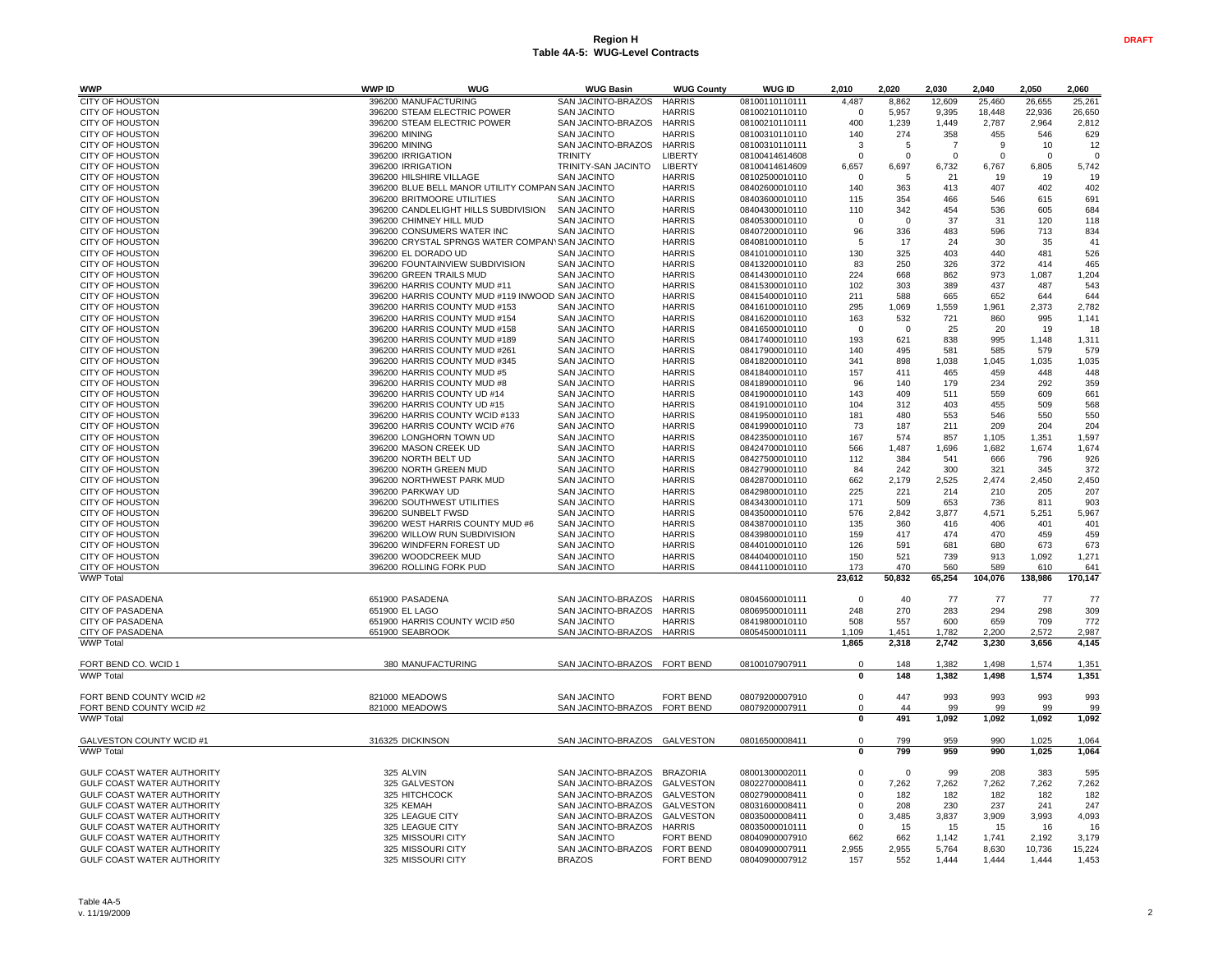| WWP                               | <b>WWP ID</b> | WUG                                              | WUG Basin          | <b>WUG County</b> | WUG ID            | 2,010                   | 2,020                   | 2,030                   | 2.040        | 2,050                   | 2,060       |
|-----------------------------------|---------------|--------------------------------------------------|--------------------|-------------------|-------------------|-------------------------|-------------------------|-------------------------|--------------|-------------------------|-------------|
| GULF COAST WATER AUTHORITY        |               | 325 PEARLAND                                     | SAN JACINTO-BRAZOS | <b>BRAZORIA</b>   | 08045700002011    | 0                       | $\Omega$                | 539                     | 2,068        | 4,109                   | 6,783       |
| GULF COAST WATER AUTHORITY        |               | 325 PEARLAND                                     | SAN JACINTO-BRAZOS | <b>HARRIS</b>     | 08045700010111    | $\Omega$                | $\Omega$                | $\Omega$                | $\Omega$     | 47                      | 130         |
| GULF COAST WATER AUTHORITY        |               | 325 TEXAS CITY                                   | SAN JACINTO-BRAZOS | <b>GALVESTON</b>  | 08060200008411    | 0                       | 10,085                  | 10,085                  | 10,085       | 10,085                  | 10,085      |
|                                   |               |                                                  |                    |                   |                   |                         |                         |                         |              |                         | 51          |
| GULF COAST WATER AUTHORITY        |               | 325 MANVEL                                       | SAN JACINTO-BRAZOS | <b>BRAZORIA</b>   | 08072100002011    | $\mathbf 0$             | 49                      | 44                      | 45           | 48                      |             |
| GULF COAST WATER AUTHORITY        |               | 325 COUNTY-OTHER                                 | SAN JACINTO-BRAZOS | <b>FORT BEND</b>  | 08075707907911    | $\overline{0}$          | $\Omega$                | $\Omega$                | 1,950        | 8,277                   | 15,774      |
| GULF COAST WATER AUTHORITY        |               | 325 COUNTY-OTHER                                 | SAN JACINTO-BRAZOS | <b>GALVESTON</b>  | 08075708408411    | $\mathbf 0$             | 2,659                   | 2,659                   | 2,659        | 2,659                   | 2,659       |
| <b>GULF COAST WATER AUTHORITY</b> |               | 325 CLEAR LAKE SHORES                            | SAN JACINTO-BRAZOS | <b>GALVESTON</b>  | 08076400008411    | $\Omega$                | 87                      | 89                      | 89           | 89                      | 89          |
| GULF COAST WATER AUTHORITY        |               | 325 TIKI ISLAND                                  | SAN JACINTO-BRAZOS | <b>GALVESTON</b>  | 08097300008411    | $^{\circ}$              | 630                     | 630                     | 630          | 630                     | 630         |
| GULF COAST WATER AUTHORITY        |               | 325 MANUFACTURING                                | SAN JACINTO-BRAZOS | <b>BRAZORIA</b>   | 08100102002011    | $^{\circ}$              | 0                       | 1,580                   | 1,580        | 1,580                   | 1,580       |
|                                   |               |                                                  |                    |                   |                   |                         |                         |                         |              |                         |             |
| GULF COAST WATER AUTHORITY        |               | 325 MANUFACTURING                                | <b>BRAZOS</b>      | <b>BRAZORIA</b>   | 08100102002012    | 13,694                  | 13,694                  | 51,614                  | 51,614       | 51,614                  | 51,614      |
| GULF COAST WATER AUTHORITY        |               | 325 STEAM ELECTRIC POWER                         | SAN JACINTO-BRAZOS | <b>GALVESTON</b>  | 08100208408411    | $\overline{0}$          | 1,381                   | 1,992                   | 2,819        | 3,828                   | 5,057       |
| GULF COAST WATER AUTHORITY        |               | 325 MINING                                       | SAN JACINTO-BRAZOS | <b>FORT BEND</b>  | 08100307907911    | $\overline{0}$          | 86                      | 703                     | 717          | 729                     | 739         |
| GULF COAST WATER AUTHORITY        |               | 325 MINING                                       | SAN JACINTO-BRAZOS | <b>GALVESTON</b>  | 08100308408411    | $\Omega$                | 21                      | 24                      | 28           | 31                      | 34          |
| GULF COAST WATER AUTHORITY        |               | 325 IRRIGATION                                   | SAN JACINTO-BRAZOS | <b>BRAZORIA</b>   | 08100402002011    | 78,154                  | 63,636                  | 52,524                  | 52,524       | 54,214                  | 55,765      |
| GULF COAST WATER AUTHORITY        |               | 325 IRRIGATION                                   | <b>BRAZOS</b>      | <b>BRAZORIA</b>   | 08100402002012    | 3,310                   | 3,310                   | 2,230                   | 2,230        | 1,128                   | 1,136       |
|                                   |               |                                                  |                    |                   |                   |                         |                         |                         |              |                         |             |
| GULF COAST WATER AUTHORITY        |               | 325 IRRIGATION                                   | BRAZOS-COLORADO    | <b>BRAZORIA</b>   | 08100402002013    | 3,360                   | 3,360                   | 2,180                   | 2,180        | 1,785                   | 1,870       |
| GULF COAST WATER AUTHORITY        |               | 325 IRRIGATION                                   | SAN JACINTO-BRAZOS | GALVESTON         | 08100408408411    | 6,788                   | 6,788                   | 6,788                   | 6,788        | 6,788                   | 6,788       |
| GULF COAST WATER AUTHORITY        |               | 325 BACLIFF MUD                                  | SAN JACINTO-BRAZOS | <b>GALVESTON</b>  | 08401200008411    | $\mathbf 0$             | 630                     | 630                     | 630          | 630                     | 630         |
| <b>GULF COAST WATER AUTHORITY</b> |               | 325 GALVESTON COUNTY WCID #12                    | SAN JACINTO-BRAZOS | <b>GALVESTON</b>  | 08413600008411    | $\mathbf 0$             | 2,287                   | 2,287                   | 2,287        | 2,287                   | 2,287       |
| GULF COAST WATER AUTHORITY        |               | 325 SAN LEON MUD                                 | SAN JACINTO-BRAZOS | <b>GALVESTON</b>  | 08432900008411    | $\Omega$                | 1,260                   | 1,260                   | 1,260        | 1,260                   | 1,260       |
| <b>WWP Total</b>                  |               |                                                  |                    |                   |                   | 109,080                 | 125,284                 | 157,833                 | 165,811      | 178,267                 | 197,212     |
|                                   |               |                                                  |                    |                   |                   |                         |                         |                         |              |                         |             |
| LOWER NECHES VALLEY AUTHORITY     |               | 140 MINING                                       | NECHES-TRINITY     | <b>GALVESTON</b>  | 08100308408407    | 16                      | 23                      | 26                      | 29           | 33                      | 37          |
| <b>WWP Total</b>                  |               |                                                  |                    |                   |                   | 16                      | 23                      | 26                      | 29           | 33                      | 37          |
|                                   |               |                                                  |                    |                   |                   |                         |                         |                         |              |                         |             |
| <b>MISSOURI CITY</b>              |               | 999903 MISSOURI CITY                             | <b>SAN JACINTO</b> | <b>FORT BEND</b>  | 08040900007910    | 53                      | 53                      | 53                      | 53           | 53                      | 53          |
| MISSOURI CITY                     |               | 999903 MISSOURI CITY                             | SAN JACINTO-BRAZOS | <b>FORT BEND</b>  | 08040900007911    | 104                     | $\mathbf 0$             | $\Omega$                | $^{\circ}$   | $\mathbf 0$             | $\mathbf 0$ |
|                                   |               |                                                  |                    |                   |                   |                         |                         |                         |              |                         |             |
| <b>MISSOURI CITY</b>              |               | 999903 MISSOURI CITY                             | <b>BRAZOS</b>      | <b>FORT BEND</b>  | 08040900007912    | 470                     | $\overline{0}$          | $\mathbf 0$             | $\mathsf 0$  | $\mathsf 0$             | 0           |
| MISSOURI CITY                     |               | 999903 MISSOURI CITY                             | <b>SAN JACINTO</b> | <b>HARRIS</b>     | 08040900010110    | 386                     | 386                     | 454                     | 707          | 936                     | 1,248       |
| <b>MISSOURI CITY</b>              |               | 999903 COUNTY-OTHER                              | SAN JACINTO-BRAZOS | <b>FORT BEND</b>  | 08075707907911    | $\overline{0}$          | 26                      | 85                      | 594          | 778                     | 829         |
| <b>MISSOURI CITY</b>              |               | 999903 COUNTY-OTHER                              | <b>BRAZOS</b>      | <b>FORT BEND</b>  | 08075707907912    | $\overline{0}$          | 172                     | 859                     | 929          | 946                     | 959         |
| <b>MISSOURI CITY</b>              |               | 999903 FIRST COLONY MUD #9                       | <b>BRAZOS</b>      | <b>FORT BEND</b>  | 08411300007912    | $\mathbf 0$             | 342                     | 793                     | 831          | 879                     | 926         |
|                                   |               |                                                  |                    |                   |                   |                         |                         |                         |              |                         |             |
| <b>MISSOURI CITY</b>              |               | 999903 FORT BEND COUNTY MUD #23                  | SAN JACINTO-BRAZOS | <b>FORT BEND</b>  | 08412100007911    | $\mathbf 0$             | 464                     | 1,069                   | 1,069        | 1,070                   | 1,070       |
| <b>MISSOURI CITY</b>              |               | 999903 SIENNA PLANTATION MUD #2                  | SAN JACINTO-BRAZOS | <b>FORT BEND</b>  | 08433400007911    | $\mathbf 0$             | 292                     | 655                     | 651          | 651                     | 651         |
| <b>WWP Total</b>                  |               |                                                  |                    |                   |                   | 1,013                   | 1,735                   | 3,968                   | 4,834        | 5,313                   | 5,736       |
|                                   |               |                                                  |                    |                   |                   |                         |                         |                         |              |                         |             |
| <b>NFBWA</b>                      |               | 999901 FULSHEAR                                  | SAN JACINTO-BRAZOS | <b>FORT BEND</b>  | 08086900007911    | $\overline{0}$          | 65                      | 182                     | 248          | 334                     | 436         |
| <b>NFBWA</b>                      |               | 999901 FULSHEAR                                  | <b>BRAZOS</b>      | <b>FORT BEND</b>  | 08086900007912    | $\Omega$                | 42                      | 119                     | 161          | 217                     | 284         |
| <b>NFBWA</b>                      | 999901 ARCOLA |                                                  | SAN JACINTO-BRAZOS | <b>FORT BEND</b>  | 08099800007911    | $\mathbf 0$             | 106                     | 258                     | 295          | 345                     | 397         |
|                                   |               |                                                  |                    |                   |                   |                         |                         |                         |              |                         |             |
| <b>NFBWA</b>                      | 999901 NFBWA  |                                                  | <b>SAN JACINTO</b> | <b>FORT BEND</b>  | NFBWA07910        | $\mathbf 0$             | $\mathbf 0$             | 7,700                   | 11,775       | 13,327                  | 13,887      |
| <b>NFBWA</b>                      | 999901 NFBWA  |                                                  | SAN JACINTO-BRAZOS | <b>FORT BEND</b>  | NFBWA07911        | $\overline{0}$          | 6,269                   | 12,522                  | 21,778       | 29,736                  | 37,451      |
| <b>NFBWA</b>                      | 999901 NFBWA  |                                                  | <b>BRAZOS</b>      | <b>FORT BEND</b>  | <b>NFBWA07912</b> | $\mathbf 0$             | 108                     | 773                     | 1,744        | 3,141                   | 4,931       |
| <b>NFBWA</b>                      | 999901 NFBWA  |                                                  | <b>SAN JACINTO</b> | <b>HARRIS</b>     | NFBWA10110        | $\mathbf 0$             | 444                     | 732                     | 865          | 926                     | 939         |
| <b>WWP Total</b>                  |               |                                                  |                    |                   |                   | $\mathbf 0$             | 7,034                   | 22,286                  | 36,866       | 48,026                  | 58,325      |
|                                   |               |                                                  |                    |                   |                   |                         |                         |                         |              |                         |             |
| <b>NHCRWA</b>                     |               | 999904 TOMBALL                                   | <b>SAN JACINTO</b> | <b>HARRIS</b>     | 08060800010110    | 620                     | 2,102                   | 2,830                   | 3,760        | 4,441                   | 5.442       |
| <b>NHCRWA</b>                     |               | 999904 JERSEY VILLAGE                            | <b>SAN JACINTO</b> | <b>HARRIS</b>     | 08070900010110    | $\overline{0}$          | 364                     | 767                     | 1,043        | 1,315                   | 1,600       |
| <b>NHCRWA</b>                     |               | 999904 NORTHWEST HARRIS COUNTY MUD : SAN JACINTO |                    | <b>HARRIS</b>     |                   | 141                     |                         | 646                     | 770          |                         |             |
|                                   |               |                                                  |                    |                   | 08428600010110    |                         | 467                     |                         |              | 908                     | 1,046       |
| <b>NHCRWA</b>                     |               | 999904 NHCRWA                                    | <b>SAN JACINTO</b> | <b>HARRIS</b>     | 08800000010110    | $\Omega$                | 53,520                  | 80,393                  | 87,241       | 90,563                  | 94,527      |
| <b>WWP</b> Tota                   |               |                                                  |                    |                   |                   | 761                     | 56,453                  | 84,636                  | 92,814       | 97,227                  | 102,615     |
|                                   |               |                                                  |                    |                   |                   |                         |                         |                         |              |                         |             |
| NORTH CHANNEL WATER AUTHORITY     |               | 607473 HARRIS COUNTY FWSD #47                    | <b>SAN JACINTO</b> | <b>HARRIS</b>     | 08414900010110    | 25                      | 14                      | $\overline{4}$          | 3            | 3                       | 3           |
| NORTH CHANNEL WATER AUTHORITY     |               | 607473 HARRIS COUNTY FWSD #51                    | <b>SAN JACINTO</b> | <b>HARRIS</b>     | 08415000010110    | 363                     | 266                     | 250                     | 213          | 211                     | 211         |
| NORTH CHANNEL WATER AUTHORITY     |               | 607473 HARRIS COUNTY FWSD #6                     | <b>SAN JACINTO</b> | <b>HARRIS</b>     | 08415100010110    | 103                     | 145                     | 184                     | 236          | 281                     | 334         |
| NORTH CHANNEL WATER AUTHORITY     |               | 607473 HARRIS COUNTY MUD #53                     | <b>SAN JACINTO</b> | <b>HARRIS</b>     | 08418600010110    | 587                     | 920                     | 1,231                   | 1,652        | 2,029                   | 2,454       |
| NORTH CHANNEL WATER AUTHORITY     |               |                                                  | <b>SAN JACINTO</b> | <b>HARRIS</b>     |                   | 272                     |                         | 349                     | 389          | 443                     | 513         |
|                                   |               | 607473 HARRIS COUNTY WCID #21                    |                    |                   | 08419600010110    |                         | 313                     |                         |              |                         |             |
| NORTH CHANNEL WATER AUTHORITY     |               | 607473 HARRIS COUNTY WCID #36                    | <b>SAN JACINTO</b> | <b>HARRIS</b>     | 08419700010110    | 190                     | 268                     | 338                     | 438          | 540                     | 660         |
| NORTH CHANNEL WATER AUTHORITY     |               | 607473 HARRIS COUNTY WCID #84                    | <b>SAN JACINTO</b> | <b>HARRIS</b>     | 08420000010110    | 199                     | 200                     | 201                     | 201          | 206                     | 216         |
| NORTH CHANNEL WATER AUTHORITY     |               | 607473 PINE TRAILS UTILITY                       | <b>SAN JACINTO</b> | <b>HARRIS</b>     | 08430200010110    | 215                     | 266                     | 312                     | 379          | 444                     | 521         |
| <b>WWP Total</b>                  |               |                                                  |                    |                   |                   | 1,954                   | 2,392                   | 2,869                   | 3,511        | 4,157                   | 4,912       |
|                                   |               |                                                  |                    |                   |                   |                         |                         |                         |              |                         |             |
| NRG                               |               | 398300 STEAM ELECTRIC POWER                      | <b>BRAZOS</b>      | FORT BEND         | 08100207907912    | $\Omega$                | $\Omega$                | $\Omega$                | $\Omega$     | $\Omega$                | 8,500       |
| <b>WWP Total</b>                  |               |                                                  |                    |                   |                   | $\overline{\mathbf{0}}$ | $\overline{\mathbf{0}}$ | $\overline{\mathbf{0}}$ | $\mathbf{0}$ | $\overline{\mathbf{0}}$ | 8,500       |
|                                   |               |                                                  |                    |                   |                   |                         |                         |                         |              |                         |             |
| RICHMOND-ROSENBERG                |               | 999905 RICHMOND                                  | <b>BRAZOS</b>      | <b>FORT BEND</b>  | 08050000007912    |                         |                         |                         |              |                         |             |
| RICHMOND-ROSENBERG                |               | 999905 ROSENBERG                                 | <b>BRAZOS</b>      | <b>FORT BEND</b>  | 08051800007912    | $\Omega$                | $\Omega$                | $\mathbf 0$             | 1,091        | 3.060                   | 5.397       |
| <b>WWP Total</b>                  |               |                                                  |                    |                   |                   | $\overline{\mathbf{0}}$ | $\overline{\mathbf{0}}$ | $\overline{\mathbf{0}}$ | 1,091        | 3,060                   | 5,397       |
|                                   |               |                                                  |                    |                   |                   |                         |                         |                         |              |                         |             |
| SAN JACINTO RIVER AUTHORITY       |               | 240 CONROE                                       | <b>SAN JACINTO</b> | <b>MONTGOMERY</b> | 08013000017010    | $\Omega$                | 5,256                   | 8,550                   | 8,377        | 14,027                  | 20,630      |
| SAN JACINTO RIVER AUTHORITY       |               | 240 WILLIS                                       | <b>SAN JACINTO</b> | <b>MONTGOMERY</b> | 08065500017010    | $\Omega$                | 236                     | 380                     | 377          | 635                     | 941         |
|                                   |               |                                                  |                    |                   |                   |                         |                         |                         |              |                         |             |
| SAN JACINTO RIVER AUTHORITY       |               | 240 OAK RIDGE NORTH                              | <b>SAN JACINTO</b> | <b>MONTGOMERY</b> | 08072600017010    | $\mathbf 0$             | 272                     | 418                     | 392          | 637                     | 911         |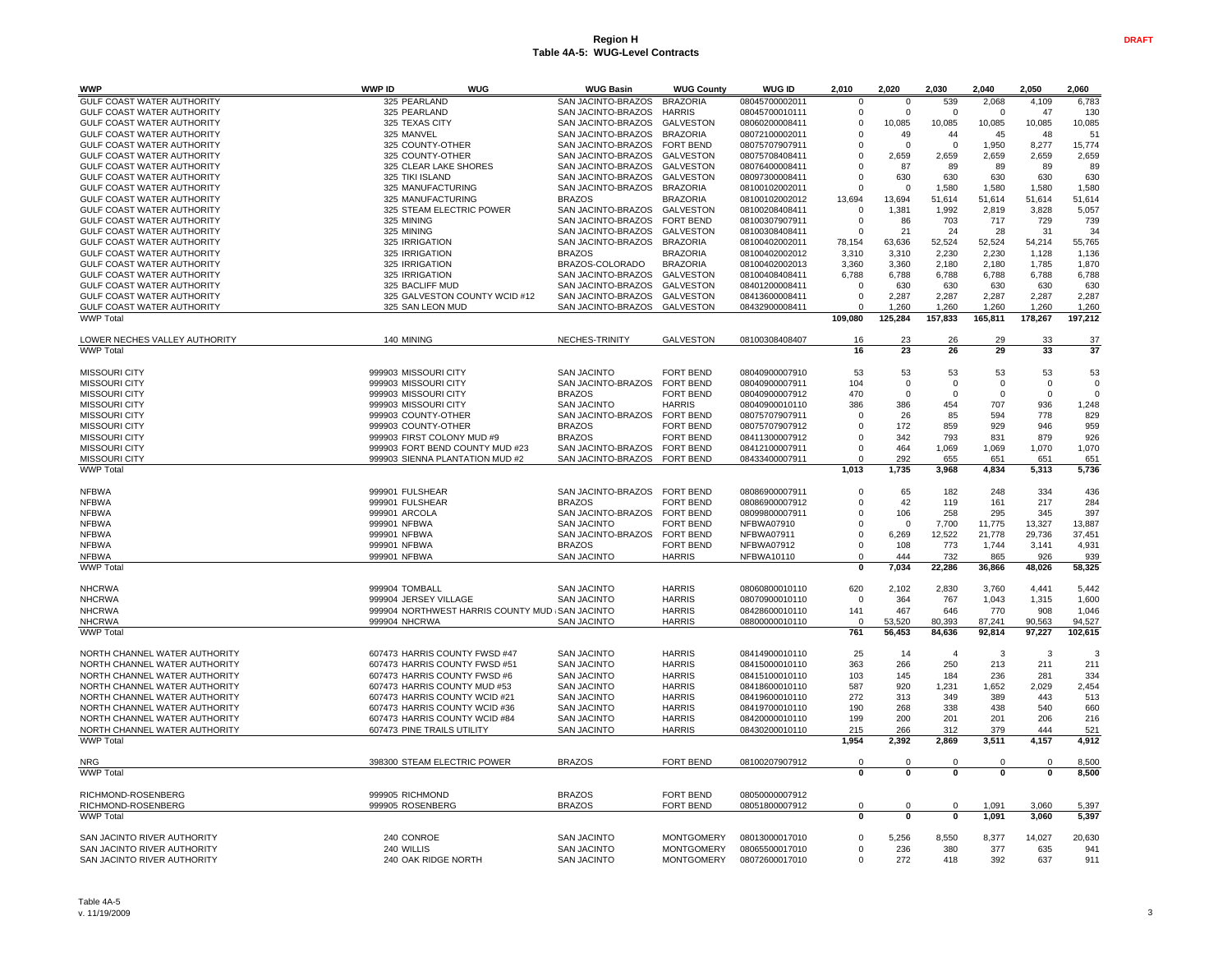| <b>WWP</b>                                                 | <b>WWP ID</b> | <b>WUG</b>                                                            | <b>WUG Basin</b>                         | <b>WUG County</b>                      | <b>WUG ID</b>                    | 2.010                   | 2.020         | 2.030                   | 2.040         | 2.050              | 2,060           |
|------------------------------------------------------------|---------------|-----------------------------------------------------------------------|------------------------------------------|----------------------------------------|----------------------------------|-------------------------|---------------|-------------------------|---------------|--------------------|-----------------|
| SAN JACINTO RIVER AUTHORITY                                |               | 240 PANORAMA VILLAGE                                                  | <b>SAN JACINTO</b>                       | <b>MONTGOMERY</b>                      | 08073200017010                   | $\Omega$                | 251           | 334                     | 277           | 384                | 475             |
| SAN JACINTO RIVER AUTHORITY                                |               | 240 PATTON VILLAGE                                                    | <b>SAN JACINTO</b>                       | <b>MONTGOMERY</b>                      | 08073400017010                   | $\Omega$                | 32            | 47                      | 64            | 84                 | 113             |
| SAN JACINTO RIVER AUTHORITY                                |               | 240 SHENANDOAH                                                        | <b>SAN JACINTO</b>                       | <b>MONTGOMERY</b>                      | 08074500017010                   | $\Omega$                | 737           | 1,098                   | 1,002         | 1,570              | 2,200           |
| SAN JACINTO RIVER AUTHORITY                                |               | 240 COUNTY-OTHER                                                      | <b>SAN JACINTO</b>                       | <b>HARRIS</b>                          | 08075710110110                   | $\Omega$                | $\Omega$      | 5,299                   | 19,014        | 16,041             | 17,533          |
| SAN JACINTO RIVER AUTHORITY<br>SAN JACINTO RIVER AUTHORITY |               | 240 COUNTY-OTHER<br>240 ROMAN FOREST                                  | <b>SAN JACINTO</b><br><b>SAN JACINTO</b> | <b>MONTGOMERY</b><br><b>MONTGOMERY</b> | 08075717017010<br>08080100017010 | $\mathbf 0$<br>$\Omega$ | 10,008<br>306 | 16,481<br>561           | 23,807<br>860 | 34,448<br>1,283    | 48,756<br>1,809 |
| SAN JACINTO RIVER AUTHORITY                                |               | 240 WOODBRANCH                                                        | <b>SAN JACINTO</b>                       | <b>MONTGOMERY</b>                      | 08080700017010                   | $\Omega$                | 74            | 107                     | 138           | 177                | 225             |
| SAN JACINTO RIVER AUTHORITY                                |               | 240 CUT AND SHOOT                                                     | <b>SAN JACINTO</b>                       | <b>MONTGOMERY</b>                      | 08085400017010                   | $\Omega$                | 86            | 134                     | 130           | 212                | 309             |
| SAN JACINTO RIVER AUTHORITY                                |               | 240 MAGNOLIA                                                          | <b>SAN JACINTO</b>                       | <b>MONTGOMERY</b>                      | 08090700017010                   | $\Omega$                | 221           | 380                     | 561           | 812                | 1,118           |
| SAN JACINTO RIVER AUTHORITY                                |               | 240 SPLENDORA                                                         | <b>SAN JACINTO</b>                       | <b>MONTGOMERY</b>                      | 08096200017010                   | $\Omega$                | 83            | 141                     | 212           | 313                | 435             |
| SAN JACINTO RIVER AUTHORITY                                |               | 240 MANUFACTURING                                                     | TRINITY-SAN JACINTO                      | <b>HARRIS</b>                          | 08100110110109                   | 23,008                  | 27,754        | 31,791                  | 35,763        | 38,736             | 37,244          |
| SAN JACINTO RIVER AUTHORITY                                |               | 240 MANUFACTURING                                                     | <b>SAN JACINTO</b>                       | <b>MONTGOMERY</b>                      | 08100117017010                   | 0                       | 988           | 1,384                   | 1,756         | 2,129              | 2,504           |
| SAN JACINTO RIVER AUTHORITY                                |               | 240 STEAM ELECTRIC POWER                                              | <b>SAN JACINTO</b>                       | <b>MONTGOMERY</b>                      | 08100217017010                   | 0                       | $\Omega$      | - 0                     | 0             | 1,593              | 4,307           |
| SAN JACINTO RIVER AUTHORITY                                |               | 240 MINING                                                            | <b>SAN JACINTO</b>                       | <b>MONTGOMERY</b>                      | 08100317017010                   | 0                       | 216           | 279                     | 331           | 382                | 425             |
| SAN JACINTO RIVER AUTHORITY                                |               | 240 CONSUMERS WATER INC                                               | <b>SAN JACINTO</b>                       | <b>MONTGOMERY</b>                      | 08407200017010                   | 0                       | -89           | 143                     | 204           | 291                | 395             |
| SAN JACINTO RIVER AUTHORITY<br>SAN JACINTO RIVER AUTHORITY |               | 240 CRYSTAL SPRNGS WATER COMPANYSAN JACINTO<br>240 EAST PLANTATION UD | <b>SAN JACINTO</b>                       | <b>MONTGOMERY</b><br><b>MONTGOMERY</b> | 08408100017010<br>08409800017010 | 0<br>0                  | 257<br>203    | 439<br>344              | 663<br>354    | 982<br>613         | 1,371<br>923    |
| SAN JACINTO RIVER AUTHORITY                                |               | 240 H M W SUD                                                         | <b>SAN JACINTO</b>                       | <b>MONTGOMERY</b>                      | 08414700017010                   | $\Omega$                | 672           | 1,055                   | 1,011         | 1,670              | 2,425           |
| SAN JACINTO RIVER AUTHORITY                                |               | 240 HARRIS COUNTY MUD #50                                             | <b>SAN JACINTO</b>                       | <b>HARRIS</b>                          | 08418500010110                   | $\Omega$                | $\Omega$      | $\Omega$                | $\Omega$      | 28                 | 72              |
| SAN JACINTO RIVER AUTHORITY                                |               | 240 MONTGOMERY COUNTY MUD #18                                         | <b>SAN JACINTO</b>                       | <b>MONTGOMERY</b>                      | 08426100017010                   | $\mathbf 0$             | 865           | 1,655                   | 1,788         | 3,251              | 5,046           |
| SAN JACINTO RIVER AUTHORITY                                |               | 240 MONTGOMERY COUNTY MUD #19                                         | <b>SAN JACINTO</b>                       | <b>MONTGOMERY</b>                      | 08426200017010                   | $\mathbf 0$             | 167           | 211                     | 165           | 220                | 260             |
| SAN JACINTO RIVER AUTHORITY                                |               | 240 MONTGOMERY COUNTY MUD #8                                          | <b>SAN JACINTO</b>                       | <b>MONTGOMERY</b>                      | 08426300017010                   | $\mathbf 0$             | 399           | 624                     | 609           | 745                | 845             |
| SAN JACINTO RIVER AUTHORITY                                |               | 240 MONTGOMERY COUNTY MUD #9                                          | <b>SAN JACINTO</b>                       | <b>MONTGOMERY</b>                      | 08426400017010                   | $\mathbf 0$             | 395           | 650                     | 660           | 827                | 956             |
| SAN JACINTO RIVER AUTHORITY                                |               | 240 MONTGOMERY COUNTY UD #2                                           | <b>SAN JACINTO</b>                       | <b>MONTGOMERY</b>                      | 08426500017010                   | $\mathbf 0$             | 203           | 259                     | 298           | 337                | 369             |
| SAN JACINTO RIVER AUTHORITY                                |               | 240 MONTGOMERY COUNTY UD #3                                           | <b>SAN JACINTO</b>                       | <b>MONTGOMERY</b>                      | 08426600017010                   | $\Omega$                | 184           | 264                     | 233           | 358                | 493             |
| SAN JACINTO RIVER AUTHORITY                                |               | 240 MONTGOMERY COUNTY UD #4                                           | <b>SAN JACINTO</b>                       | <b>MONTGOMERY</b>                      | 08426700017010                   | $\Omega$                | 353           | 452                     | 351           | 467                | 554             |
| SAN JACINTO RIVER AUTHORITY                                |               | 240 MONTGOMERY COUNTY WCID #1                                         | <b>SAN JACINTO</b>                       | <b>MONTGOMERY</b>                      | 08426800017010                   | $\Omega$<br>0           | 189<br>546    | 272<br>944              | 358           | 470                | 600             |
| SAN JACINTO RIVER AUTHORITY<br>SAN JACINTO RIVER AUTHORITY |               | 240 NEW CANEY MUD<br>240 POINT AQUARIUS MUD                           | <b>SAN JACINTO</b><br><b>SAN JACINTO</b> | <b>MONTGOMERY</b><br><b>MONTGOMERY</b> | 08427200017010<br>08430500017010 | 0                       | 331           | 613                     | 1,396<br>966  | 2,058<br>1,472     | 2,854<br>2,091  |
| SAN JACINTO RIVER AUTHORITY                                |               | 240 PORTER WSC                                                        | <b>SAN JACINTO</b>                       | <b>MONTGOMERY</b>                      | 08430700017010                   | $\mathbf 0$             | 777           | 1,260                   | 1,826         | 2,047              | 2,239           |
| SAN JACINTO RIVER AUTHORITY                                |               | 240 RAYFORD ROAD MUD                                                  | <b>SAN JACINTO</b>                       | <b>MONTGOMERY</b>                      | 08431200017010                   | $\mathbf 0$             | 826           | 1,050                   | 831           | 1,110              | 1,316           |
| SAN JACINTO RIVER AUTHORITY                                |               | 240 RIVER PLANTATION MUD                                              | <b>SAN JACINTO</b>                       | <b>MONTGOMERY</b>                      | 08432200017010                   | $\mathbf 0$             | 300           | 380                     | 296           | 393                | 466             |
| SAN JACINTO RIVER AUTHORITY                                |               | 240 SOUTHERN MONTGOMERY COUNTY SAN JACINTO                            |                                          | <b>MONTGOMERY</b>                      | 08433900017010                   | $\mathbf 0$             | 866           | 1,118                   | 911           | 1,231              | 1,493           |
| SAN JACINTO RIVER AUTHORITY                                |               | 240 SOUTHWEST UTILITIES                                               | <b>SAN JACINTO</b>                       | <b>MONTGOMERY</b>                      | 08434300017010                   | $\Omega$                | 102           | 166                     | 237           | 336                | 457             |
| SAN JACINTO RIVER AUTHORITY                                |               | 240 SPRING CREEK UD                                                   | <b>SAN JACINTO</b>                       | <b>MONTGOMERY</b>                      | 08434400017010                   | $\mathbf 0$             | 224           | 372                     | 377           | 653                | 982             |
| SAN JACINTO RIVER AUTHORITY                                |               | 240 STANLEY LAKE MUD                                                  | <b>SAN JACINTO</b>                       | <b>MONTGOMERY</b>                      | 08434700017010                   | $\mathbf 0$             | 329           | 423                     | 329           | 439                | 521             |
| SAN JACINTO RIVER AUTHORITY                                |               | 240 THE WOODLANDS                                                     | <b>SAN JACINTO</b>                       | <b>MONTGOMERY</b>                      | 08800100017010                   | $\mathbf 0$             | 13,616        | 15,112                  | 10,275        | 13,658             | 16,196          |
| SAN JACINTO RIVER AUTHORITY<br>SAN JACINTO RIVER AUTHORITY |               | 240 MONTGOMERY<br>240 STAGECOACH                                      | <b>SAN JACINTO</b><br><b>SAN JACINTO</b> | <b>MONTGOMERY</b><br><b>MONTGOMERY</b> | MONTGOMERY170<br>STAGECOACH1701  | $\mathbf 0$<br>$\Omega$ | 374<br>39     | 710<br>68               | 1,087<br>107  | 1,199<br>165       | 1,701<br>249    |
| <b>WWP Total</b>                                           |               |                                                                       |                                          |                                        |                                  | 23,008                  | 68,826        | 95,968                  | 118,393       | 148,483            | 184,809         |
|                                                            |               |                                                                       |                                          |                                        |                                  |                         |               |                         |               |                    |                 |
| <b>SUGAR LAND</b>                                          |               | 999906 SUGAR LAND                                                     | <b>SAN JACINTO</b>                       | <b>FORT BEND</b>                       | 08058500007910                   | $\Omega$                | $\Omega$      | 35                      | 35            | 35                 | 35              |
| <b>SUGAR LAND</b>                                          |               | 999906 SUGAR LAND                                                     | SAN JACINTO-BRAZOS                       | <b>FORT BEND</b>                       | 08058500007911                   | $\mathbf 0$             | $\Omega$      | 440                     | 404           | 404                | 1,304           |
| <b>SUGAR LAND</b>                                          |               | 999906 SUGAR LAND                                                     | <b>BRAZOS</b>                            | FORT BEND                              | 08058500007912                   | 0                       | 155           | 3,496                   | 3,267         | 3,508              | 3,719           |
| <b>SUGAR LAND</b>                                          |               | 999906 COUNTY-OTHER                                                   | SAN JACINTO-BRAZOS                       | <b>FORT BEND</b>                       | 08075707907911                   | 0                       | 29            | 60                      | 536           | 814                | 814             |
| <b>SUGAR LAND</b>                                          |               | 999906 COUNTY-OTHER                                                   | <b>BRAZOS</b>                            | <b>FORT BEND</b>                       | 08075707907912                   | $\Omega$                | 102           | 919                     | 1,293         | 1,291              | 1,183           |
| <b>SUGAR LAND</b><br><b>SUGAR LAND</b>                     |               | 999906 FORT BEND COUNTY MUD #106<br>999906 FORT BEND COUNTY MUD #108  | <b>BRAZOS</b><br><b>BRAZOS</b>           | <b>FORT BEND</b><br><b>FORT BEND</b>   | 08411700007912<br>08411800007912 | $\Omega$<br>$\Omega$    | 235<br>141    | 523<br>312              | 521<br>312    | 521<br>312         | 521<br>312      |
| <b>SUGAR LAND</b>                                          |               | 999906 FORT BEND COUNTY MUD #111                                      | <b>BRAZOS</b>                            | <b>FORT BEND</b>                       | 08411900007912                   | $\Omega$                | 250           | 524                     | 519           | 468                | 446             |
| <b>SUGAR LAND</b>                                          |               | 999906 FORT BEND COUNTY MUD #67                                       | <b>BRAZOS</b>                            | <b>FORT BEND</b>                       | 08412600007912                   | $\mathbf 0$             | 266           | 556                     | 549           | 495                | 472             |
| <b>SUGAR LAND</b>                                          |               | 999906 FORT BEND COUNTY MUD #68                                       | <b>BRAZOS</b>                            | <b>FORT BEND</b>                       | 08412700007912                   | $\mathbf 0$             | 194           | 398                     | 404           | 364                | 347             |
| <b>SUGAR LAND</b>                                          |               | 999906 FORT BEND COUNTY MUD #69                                       | <b>BRAZOS</b>                            | <b>FORT BEND</b>                       | 08412800007912                   | $\mathbf 0$             | 157           | 311                     | 323           | 292                | 278             |
| <b>SUGAR LAND</b>                                          |               | 999906 PLANTATION MUD                                                 | SAN JACINTO-BRAZOS FORT BEND             |                                        | 08430300007911                   | 0                       | 133           | 294                     | 288           | 286                | 286             |
| <b>WWP Total</b>                                           |               |                                                                       |                                          |                                        |                                  | $\overline{\mathbf{0}}$ | 1,662         | 7,868                   | 8,451         | 8,790              | 9,717           |
|                                                            |               |                                                                       |                                          |                                        |                                  |                         |               |                         |               |                    |                 |
| TRINITY RIVER AUTHORITY<br><b>TRINITY RIVER AUTHORITY</b>  |               | <b>187 IRRIGATION</b><br><b>187 IRRIGATION</b>                        | NECHES-TRINITY<br>TRINITY-SAN JACINTO    | <b>LIBERTY</b><br><b>LIBERTY</b>       | 08100414614607                   | 0<br>$\mathbf 0$        | 0<br>$\Omega$ | $\mathbf 0$<br>$\Omega$ | 0<br>$\Omega$ | 0                  | $\mathsf{C}$    |
| TRINITY RIVER AUTHORITY                                    |               | 187 MANUFACTURING                                                     | TRINITY-SAN JACINTO                      | <b>CHAMBERS</b>                        | 08100414614609<br>08100103603609 | 8,264                   | 9,230         | 10,252                  | 11,284        | $\Omega$<br>12,240 | 1,091<br>13,445 |
| TRINITY RIVER AUTHORITY                                    |               | 187 MINING                                                            | <b>TRINITY</b>                           | <b>CHAMBERS</b>                        | 08100303603608                   | 4,344                   | 6,494         | 7,816                   | 9,116         | 10,411             | 11,550          |
| TRINITY RIVER AUTHORITY                                    |               | 187 MINING                                                            | TRINITY-SAN JACINTO                      | <b>CHAMBERS</b>                        | 08100303603609                   | 1,215                   | 1,359         | 1,904                   | 2,488         | 3,081              | 3,677           |
| <b>WWP Total</b>                                           |               |                                                                       |                                          |                                        |                                  | 13,823                  | 17,083        | 19,972                  | 22,888        | 25,732             | 29,763          |
|                                                            |               |                                                                       |                                          |                                        |                                  |                         |               |                         |               |                    |                 |
| <b>WHCRWA</b>                                              | 999907 KATY   |                                                                       | <b>SAN JACINTO</b>                       | <b>FORT BEND</b>                       | 08031200007910                   | 68                      | 238           | 356                     | 462           | 601                | 764             |
| <b>WHCRWA</b>                                              | 999907 KATY   |                                                                       | <b>SAN JACINTO</b>                       | <b>HARRIS</b>                          | 08031200010110                   | 756                     | 2.462         | 3.347                   | 3.989         | 4.619              | 5.276           |
| <b>WHCRWA</b>                                              | 999907 KATY   |                                                                       | <b>SAN JACINTO</b>                       | WALLER                                 | 08031200023710                   | 65                      | 258           | 409                     | 566           | 751                | 968             |
| <b>WHCRWA</b><br><b>WHCRWA</b>                             |               | 999907 HARRIS COUNTY MUD #132<br>999907 HARRIS COUNTY MUD #151        | <b>SAN JACINTO</b><br><b>SAN JACINTO</b> | <b>HARRIS</b><br><b>HARRIS</b>         | 08415700010110<br>08415900010110 | 421<br>306              | 1,393<br>811  | 1,909<br>932            | 2,292<br>925  | 2,667<br>925       | 3,058<br>925    |
| <b>WHCRWA</b>                                              |               | 999907 HARRIS COUNTY MUD #152                                         | <b>SAN JACINTO</b>                       | <b>HARRIS</b>                          | 08416000010110                   | 189                     | 650           | 909                     | 1,112         | 1,324              | 1,536           |
| <b>WHCRWA</b>                                              |               | 999907 HARRIS COUNTY MUD #180                                         | <b>SAN JACINTO</b>                       | <b>HARRIS</b>                          | 08417000010110                   | 148                     | 475           | 640                     | 758           | 874                | 998             |
| <b>WHCRWA</b>                                              |               | 999907 HARRIS COUNTY MUD #46                                          | <b>SAN JACINTO</b>                       | <b>HARRIS</b>                          | 08418300010110                   | 201                     | 526           | 598                     | 593           | 593                | 593             |
| <b>WHCRWA</b>                                              |               | 999907 TRAIL OF THE LAKES MUD                                         | <b>SAN JACINTO</b>                       | <b>HARRIS</b>                          | 08435500010110                   | 334                     | 876           | 1,005                   | 986           | 986                | 986             |